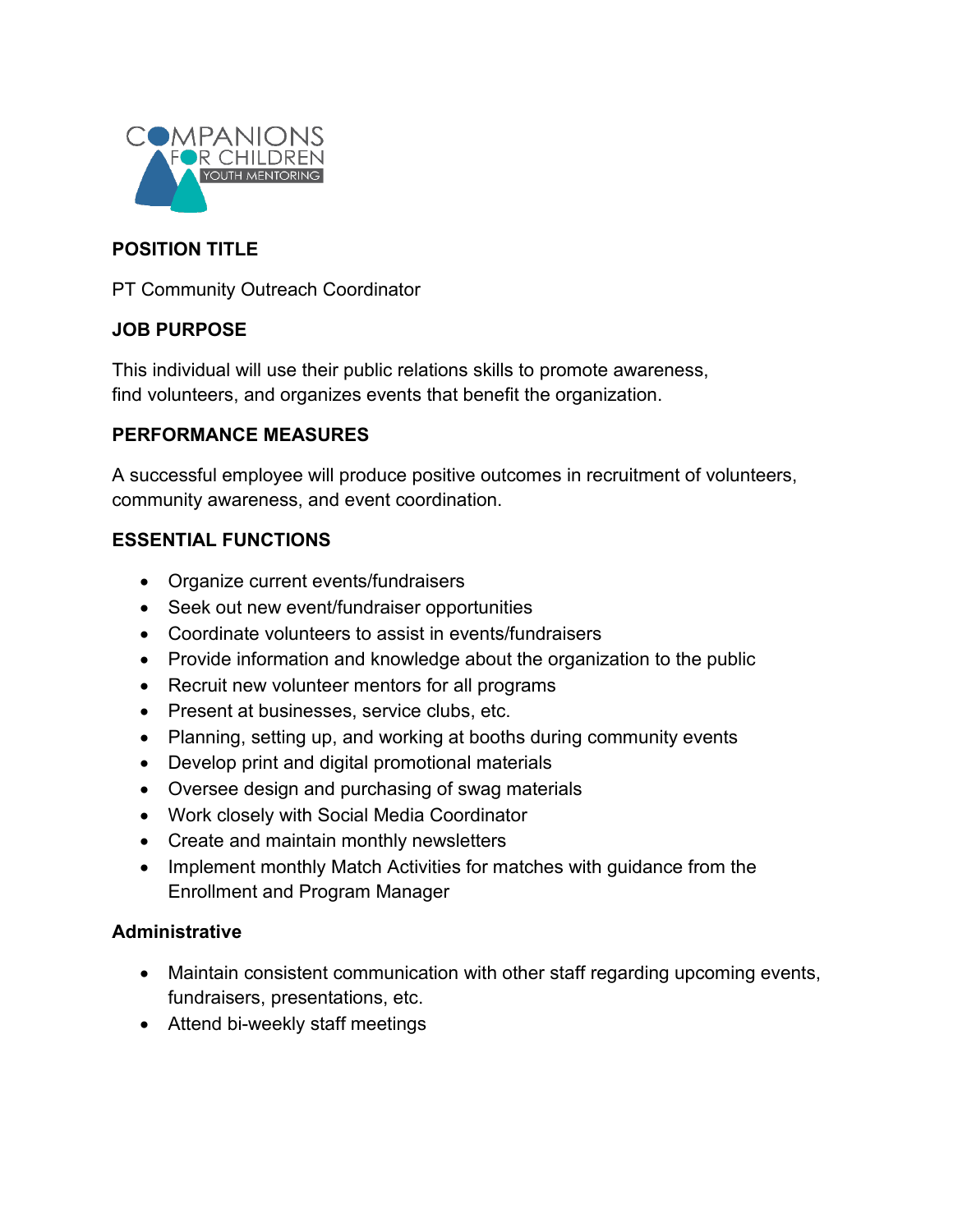# **ADDITIONAL FUNCTIONS AND RESPONSIBILITIES**

- All employees are expected to adhere to Companions for Children's confidentiality guidelines to ensure privacy of the families, mentors, and other volunteers in the program and to collaborate with key stakeholders to ensure Companions for Children's mission and vision are at top priority.
- Support the mission, vision, and values of Companions for Children
- Apply personal ethics, honesty, initiative, flexibility, responsibility, and confidentiality in all areas of responsibility
- Possess an enthusiastic, energetic, self-motivated, and detail orientated approach towards work
- Possess strong problem solving and decision-making skills while using good judgement
- Maintain a positive work atmosphere by acting and communicating in a manner so that you get along with parents/guardians, children, mentors, staff and the Board of Directors
- Actively follow Companions for Children's policies and procedures
- Adhere to Companions for Children's confidentiality guidelines to ensure privacy of the families and mentors in the program.
- Attend trainings as requested by the Executive Director
- Maintain an organized and clean office
- Perform other duties as assigned

*Note: The Executive Director reserves the right to assign or reassign functions and responsibilities to this job description at any time*

# **EXPERIENCE, EDUCATION, AND SKILLS**

- Highly Organized Individual
- Excellent Oral and Written communication Skills
- Experience with Canva is a Plus

# **WORK ENVIRONMENT AND PHYSICAL DEMANDS**

- The employee is occasionally required to reach with hands and arms, stoop, kneel or crouch.
- The employee must occasionally life and/or carry loads of up to 25 pounds.
- This employee will be required to work outside of normal business hours such as evenings and weekends.
- Employees may be required to work in excess of their regular hours,
- Occasional travel required; mileage reimbursed